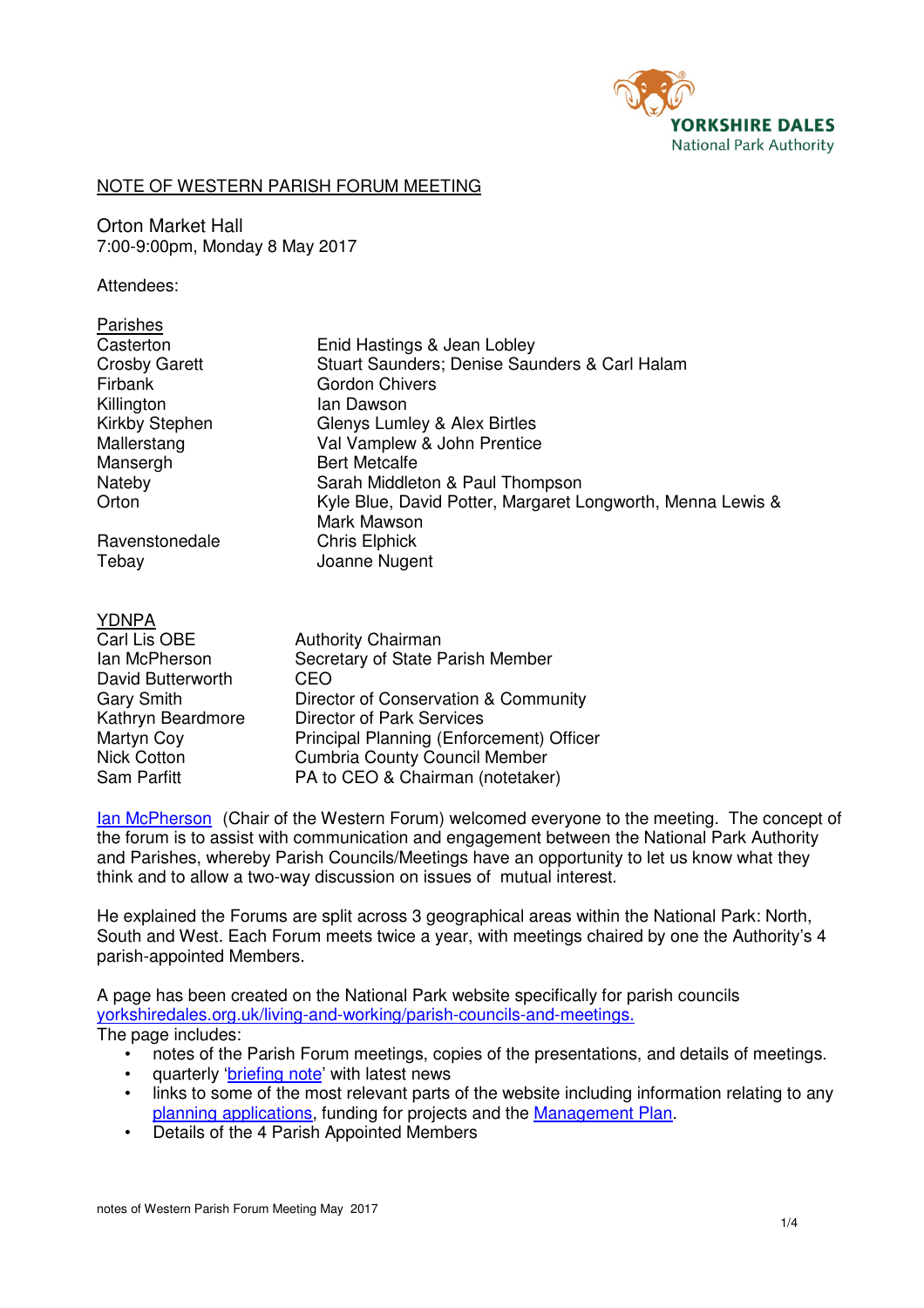Parish Councillors were encouraged to have a look at the website – and to let the Authority have feedback, and any suggestions for additional information that would be useful. Any comments can be fed back to Ian McPherson.

The agenda for the meeting comprised the following topics:-

### **The National Park Management Plan (Gary Smith)**

Gary Smith explained why the Plan is important, and how Parishes can get involved in influencing what goes in it. Having an up-to-date National Park Management Plan is a statutory requirement. The Plan also needs to be updated because of the new areas of the National Park. The process for updating the Plan is about to start – with a first public consultation scheduled to start on 22 May. The consultation will run for 6 weeks, including drop-in sessions on 13 June at Orton and 20 June at Barbon. Parishes are encouraged to respond to the consultation. They can also pass on their views through this Parish Forum or via their Parish Member on the Authority.

The updated plan will be produced by a Steering Group made up of 14 bodies, representing landowners, businesses, local authorities and government agencies, as well as the National Park Authority. Lots of other organisations will also have an input including local residents, businesses, and visitors. The aim is to have a realistic and widely-supported Plan so that some good things get done in the National Park over the next 5 years.

A few of the key issues that have already come up in preparation for the review of the Plan are:

- Building more affordable, local housing<br>• Brexit impact on upland farming
- Brexit impact on upland farming
- Retaining traditional field barns and walls
- Improving condition of important habitats
- Getting access to services (inc. broadband)
- Helping to reduce downstream flooding
- Caring for a rapidly ageing population
- Stopping persecution of birds of prey

All the details of the consultation will be included in the 'Dales' residents' newspaper, which will be sent to every household in the National Park in the week beginning 22 May.

### **The National Park's approach to Enforcement** (Martyn Coy)

A powerpoint presentation gave an introduction to planning enforcement. The National Planning Policy Framework and Planning Practice Guidance make clear that planning authorities must act proportionately. The fundamental questions are: what is the harm caused by the breach? how severe is the harm? And, can it be remedied? The Authority has generally taken a reactive approach to enforcement – relying on the public to report unauthorised development. Now the aim is to be more proactive, and try to tackle breaches of planning control as early as possible, making sure that conditions are complied with.

The Authority deals with approx. 600 planning applications per year - 94% of which are approved and won't be able to monitor everything. So, Parish Councils have a really important role to play in identifying the types of development the Authority should focus on; and helping monitor development – letting the Authority know if they think something is wrong. The Authority has served 23 enforcement notices in the last 5 years. Examples where formal action has been taken are historic buildings; caravans in open landscape; untidy land and agricultural buildings. Tim Davis is the enforcement officer contact for the western parishes.

notes of Western Parish Forum Meeting May 2017 Parish Council Clerks receive email notification of planning applications in their area, although they do have the option to receive paper copies instead if they prefer. The electronic notification contains the application reference number and site address. A detailed description of the application, plans and all associated documents are available to download from the planning portal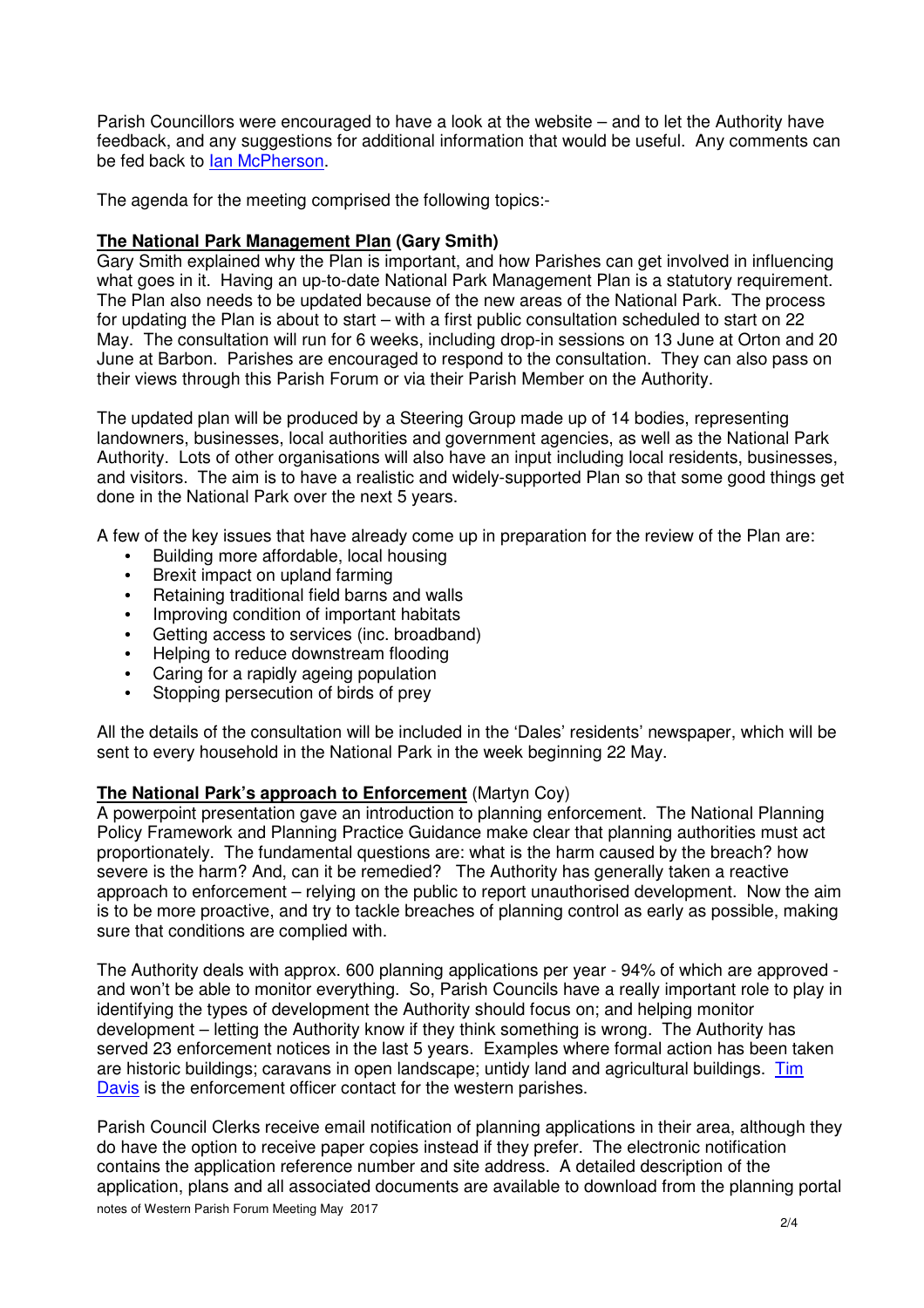on the Authority's website which is easy to use and publicly accessible. In some instances Parishes do request copies of plans to be sent out in the post where they have issues with being able to print large copies for consideration at council meetings.

Nateby PC were concerned about the length of time being taken to consider a planning application which they had opposed. The application had initially been submitted to Eden District Council and then passed over to the National Park post 1<sup>st</sup> August. **Action**: Gary Smith to look into the matter and update Nateby PC.

Casterton PC asked if there were any opportunities for planning training for Councils. Ian McPherson advised it may be worth contacting Cumbria Association of Local Councils as they run training courses and may be able to offer bespoke one off training sessions. **Action**: Casterton to check and report back to Ian.

### **'Ashtag' project (Gary Smith)**

Ash dieback disease can't be stopped from spreading. Scientists are now concentrating on monitoring ash trees to try to identify disease resistant trees that might be used to 're-populate' woodlands in future. To achieve an even spread of recorded trees across the National Park, our aim is that one tree in each Parish is 'tagged' and monitored. The responsibility once attaching a tag is to report on its progress annually onto a website database along with a photo. As the Ash is an iconic important species for the Dales National Park the hope is that the scheme will be widely supported by its residents. Any schools in the area are also welcome to get involved with `Ashtag' monitoring.

# **Any Other Business/Questions:**

**Village of the Year 2017:** Parishes were reminded of details of a Channel 4 programme, VILLAGE OF THE YEAR 2017 which had already been circulated on behalf of Reef TV, who are encouraging villages in the Yorkshire Dales to apply to take part a competition with a £10,000 prize. Villages can apply at www.villageoftheyear.co.uk or by emailing voty@reefty.com

**Local Plan**: How long before the new area is included within the existing National Park Local Plan?

Gary Smith explained that a new Local Plan covering the whole of the 'former' National Park was adopted in December 2016. The new areas of the National Park remain covered by the Local Plans that were already in place at the time. It will be for members of the National Park Authority to consider whether and when to move to having a single Local Plan for the Park. Until that time we are legally bound to use the existing Plans of the respective areas. That means that there are some small variations in the policies for the different parts of the Park – but is also a chance to assess which of the different policies work best.

It was reiterated that the National Park Authority is the statutory planning authority for all planning applications within the National Park boundary. There is a national planning portal which is a central government website that offers guidance on what requires planning permission and what constitutes permitted development. Anyone who is unsure about whether they need planning permission is encouraged to contact the National Park's planning service.

**Parking:** Tebay PC feel there is a serious issue with parts of the village becoming blocked with onstreet parking by visitors, causing problems for residents wishing to park outside their homes. In the short-term the Council was advised to gather evidence about where people park, the scale of the problem, and what they would like to see happen. The Authority's Area Manager (West) - Steve Hastie, who is based at Orton - and Dales Volunteers could provide help with parking surveys. This information would help when discussing options/solutions available. The Council was also encouraged to contact their local County Councillor as parking on the roadside is a highways matter under the jurisdiction of Cumbria County Council.

notes of Western Parish Forum Meeting May 2017